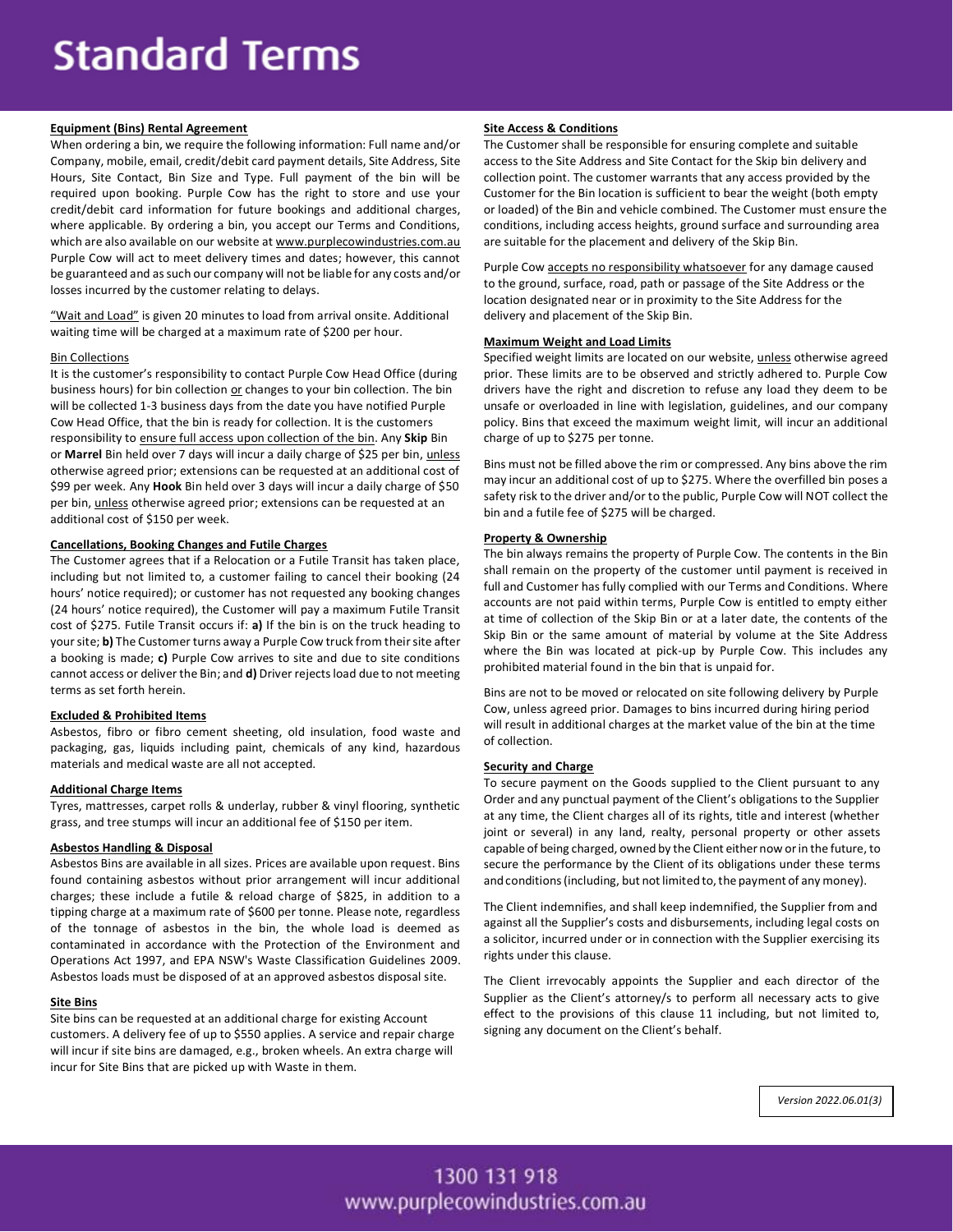# **Standard Terms**

The Client consents to any caveat being lodged by the Supplier against any land or real property owned by the Client to protect the Supplier's equitable interest arising under clause 11.1 of these terms and conditions.

Clause 11.1: The above information is to be used by the Supplier for all purposes in connection with the Supplier considering this Guarantee and Indemnity and the subsequent enforcement of the same.

# **Retention of Title under the Personal Property Securities Act 2009 (Cth) (PPSA)**

The parties acknowledge that all title and ownership of the bins are and will at all times remain the absolute property of Purple Cow.

# **Recovery of Possession**

Purple Cow may recover possession of any bin it owns without prejudice to any other rights and remedies subsisting under these Standard Terms or relevant laws.

The Customer acknowledges that:

- (a) Purple Cow may enter any premises owned or controlled by the Customer to enforce its right under the preceding term without liability for the tort of trespass, negligence, or payment of any compensation to the Customer or anyone claiming through the Customer whatsoever; and
- (b) the Customer shall facilitate assistance to Purple Cow in respect of any such entry and enforcement action undertaken by the Purple Cow against the Customer.

Purple Cow is not required to provide notice of its intention to exercise its rights under these Recovery of Possession terms.

# **Restrictions on the Use of the Bins**

While Purple Cow owns the bins, the Customer:

- (a) has no right or claim to any interest in the bins to secure any liquidated or un-liquidated debt or obligation that Purple Cow owes the Customer;
- (b) are in possession of the bins as a bailee of those bins and owe Purple Cow the duties and liabilities of a bailee;
- (c) must not claim any lien over the bins;
- (d) must not allow any person to have or acquire any security interest in the bins;
- (e) must not deliver the bins to any person except as permitted by Purple Cow in writing;
- (f) must not create any absolute or defeasible interest in the bins in relation to any third party except as permitted by Purple Cow in writing; and
- (g) must not remove, deface or obliterate any identifying plate, mark or number on any of the bins.

### **Contracting out of PPSA Notice Provisions**

Purple Cow is not obliged to give the Customer any notice under the PPSA (including notice of a verification statement) unless the notice is required by the PPSA and may not be excluded.

The Customer agrees to waive any rights the Customer has to receive a notice of anything Purple Cow does to exercise its rights under the Recovery of Possession terms of these Standard Terms and under sections 95, 118, 121(4), 130, 135 and 157 of the PPSA.

- (a) that Purple Cow may notify to the Customer from time to time after the date of this Agreement; and
- (b) to the extent permitted by the PPSA

# **Payment Terms**

Purple Cow accepts payment via Credit/Debit Card which will be processed upon booking. Purple Cow has the right to store and use your credit/debit card information for future bookings and additional charges, where applicable. Purple Cow offers trade accounts (upon approval of application). Overdue accounts or failure to pay within terms, will be claimed under the Building and Construction Industry Security of Payment Act 1999 NSW No. 46.

Any infringement notices or additional costs incurred from a third party due to movement, placement and/or use of the equipment will be the responsibility of the customer. This includes but is not limited to Local Counci RMS, Towing Companies etc.

**All prices noted are GST Inclusive. The customer will need to pay the GST.**

**Prices are subject to Government Impost and EPA Levy increases. If charges are increased, the new charges will be deemed to have been accepted by the Customer and will become effective 45 days after the date that Purple Cow delivered the relevant Charge notice to the customer.**

**Purple Cow's decision is final in all matters relating to these Terms & Conditions. We may vary these Terms and Conditions from time to time without notice to you. It is important that you regularly review the most up to date version of these Terms and Conditions, which can be found on our website.**

*Version 2022.06.01(3)*